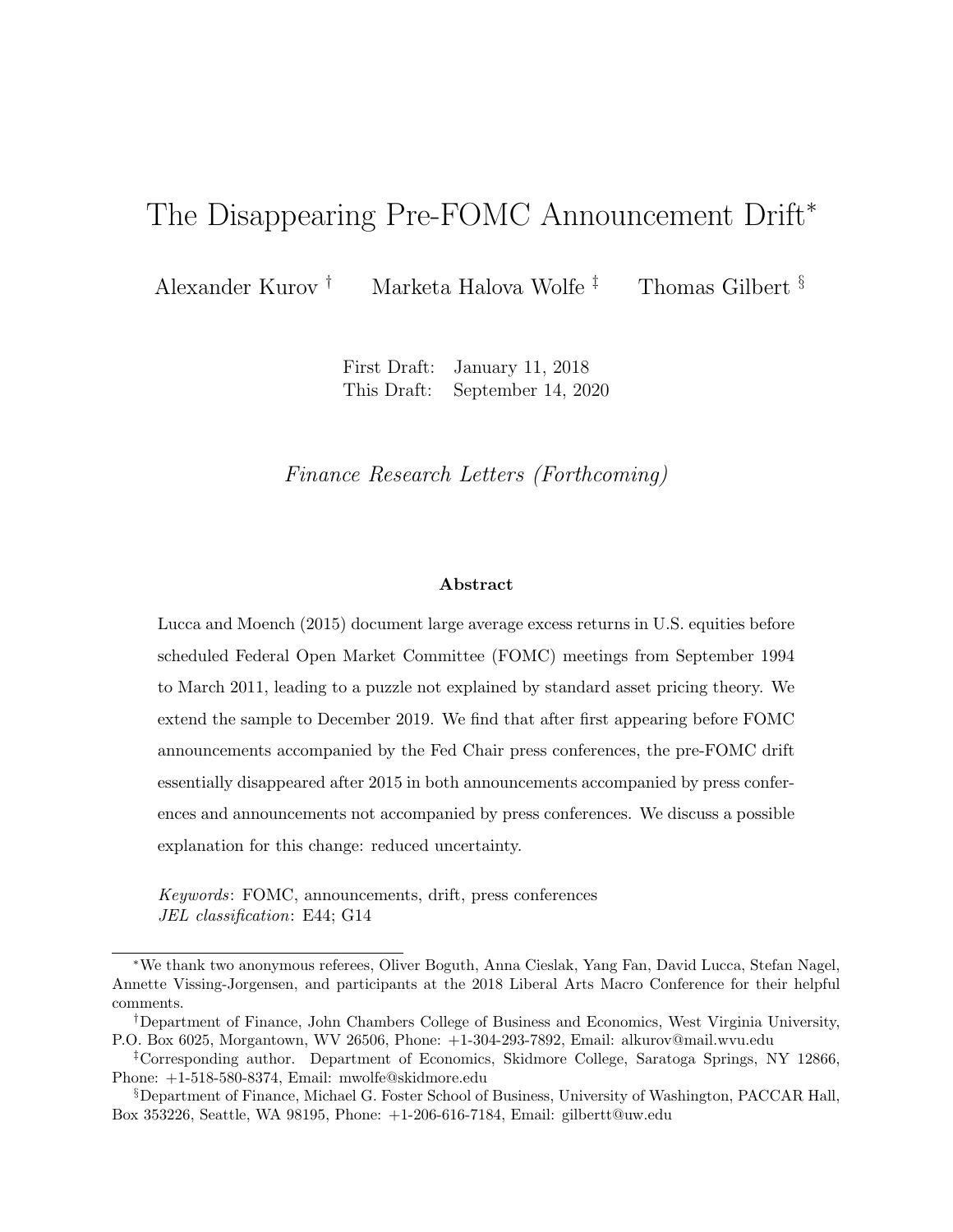## 1 Introduction

In their influential paper, Lucca and Moench (2015) (LM) document large excess returns in U.S. equities before scheduled FOMC announcements. From September 1994 to March 2011, the returns on average increase by 49 basis points during 24 hours before the FOMC announcements, accounting for approximately 80% of annual returns. This finding is a puzzle because standard asset pricing theories cannot explain it.

Boguth, Gregoire, and Martineau (2019) (BGM) extend the sample to September 2017 to study the impact of a new communication policy implemented in April 2011: the FOMC Chair press conferences. These press conferences took place after approximately every other meeting during their sample and were "intended to further enhance the clarity and timeliness of the Federal Reserve's monetary policy communication" (Federal Reserve Bank, 2011). BGM find that the pre-FOMC drift is limited to announcements with press conferences. They attribute this to investors expecting policy decisions and paying more attention before announcements with press conferences than before announcements without press conferences. They also find that the drift begins at the stock market open of the previous day, earlier than during the LM period.

We extend the sample to December 2019, which allows us to analyze more than eight years since the end of the LM sample. We find that the behavior of pre-FOMC returns has changed during the most recent period. Not only did the pre-FOMC drift disappear in announcements without press conferences as in BGM, since January 2016 the pre-FOMC drift has also substantially weakened in announcements with press conferences. We then show that this decrease in the pre-FOMC drift can be explained by reduced uncertainty about market conditions. Our paper therefore adds to two strands of literature. First, it contributes to our understanding of what happens around the FOMC announcements and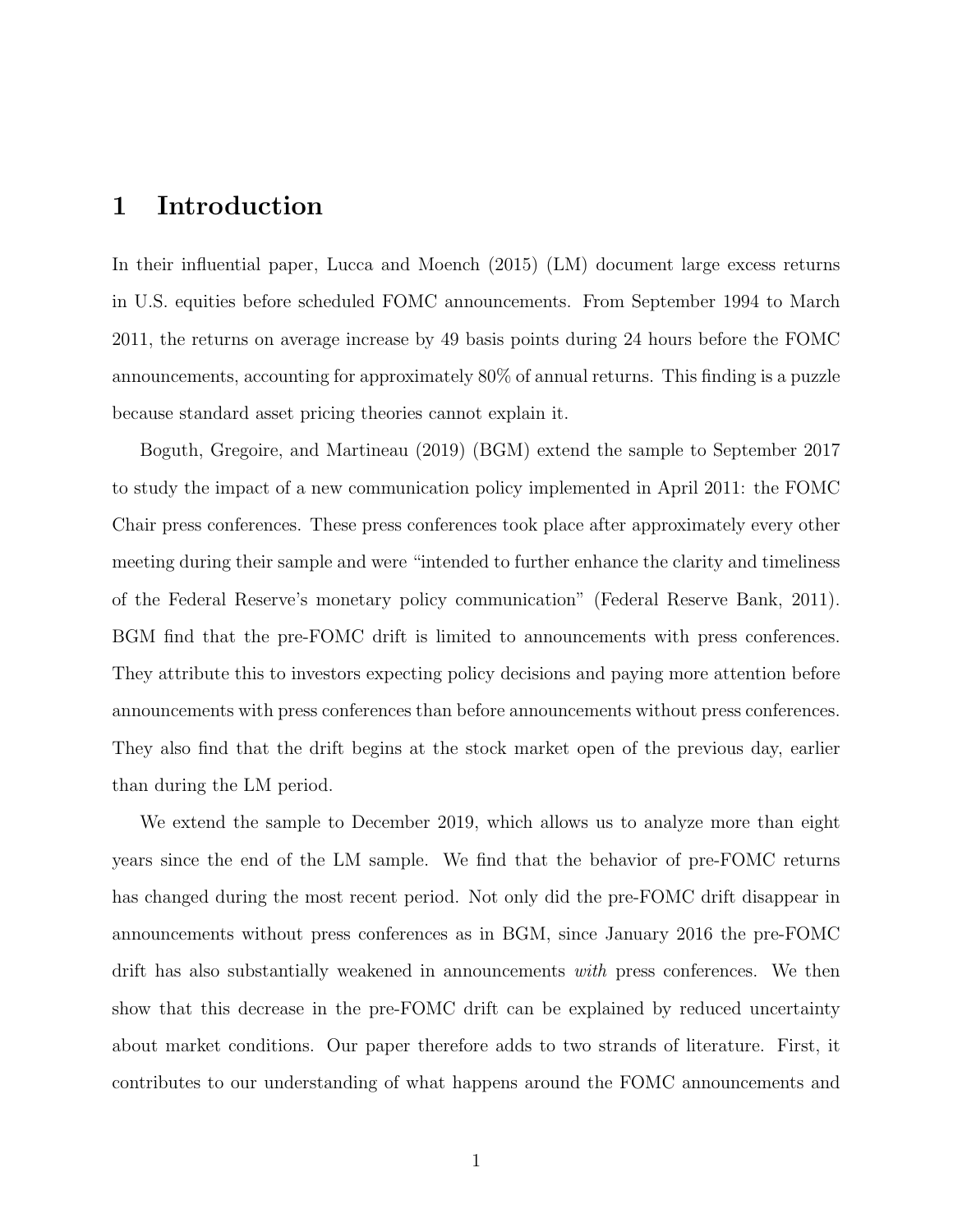second, it contributes to our understanding of the role that uncertainty plays in the financial markets.

Uncertainty continues to raise considerable interest.<sup>1</sup> The standard asset pricing theory says that positive expected excess returns are a compensation for the systematic risk, but research has shown that uncertainty also impacts asset prices. For example, Brown, Harlow, and Tinic (1988) propose the uncertain information hypothesis to explain how investors react to unexpected information: the information increases risk and expected return, causing asset prices to be depressed by uncertainty.<sup>2</sup> Bansal and Yaron (2004) present a theoretical model where the equity premium is partly driven by economic uncertainty: an increase in uncertainty increases the equity premium, which decreases the stock prices.

Uncertainty has been studied to explain the behavior of the stock market around the FOMC meetings. Chen and Clements (2007) show that the VIX decreases on days with FOMC meetings. Vähämaa and  $\tilde{A}$ ijö (2011) come to the same conclusion and attribute it to the decisions on monetary policy impacting the stock market uncertainty. Fernandez-Perez and Frijns (2017) confirm the above findings with intraday data (as opposed to daily data) and also relate it to the market uncertainty resolution. Amengual and Xiu (2018) find that downward volatility jumps are correlated with monetary policy uncertainty resolution following from FOMC announcements and the Fed Chair speeches. Gu, Kurov, and Wolfe (2018) distinguish between FOMC meetings with and without press conferences and show that uncertainty is higher on the days when the meeting is accompanied by a press conference.

Uncertainty has also received attention in explaining the pre-FOMC drift documented by LM and BGM. Hu, Pan, Wang, and Zhu (2019) argue that the drift arises because there are two types of risks related to scheduled announcements. The first type is due to the uncertain content of the news itself and is therefore directional. The second type is due to elevated

<sup>&</sup>lt;sup>1</sup>In recent literature, for example, Goodell, McGee, and McGroarty (2020) study the relationship between financial market uncertainty, economic policy uncertainty, and election uncertainty in U.S. presidential elections and find that the incumbent-party election probability explains changes in the financial market uncertainty.

<sup>2</sup>The uncertain information hypothesis has been supported by, for example, Pantzalis, Strangeland, and Turtle (2000) using international stock market data around elections.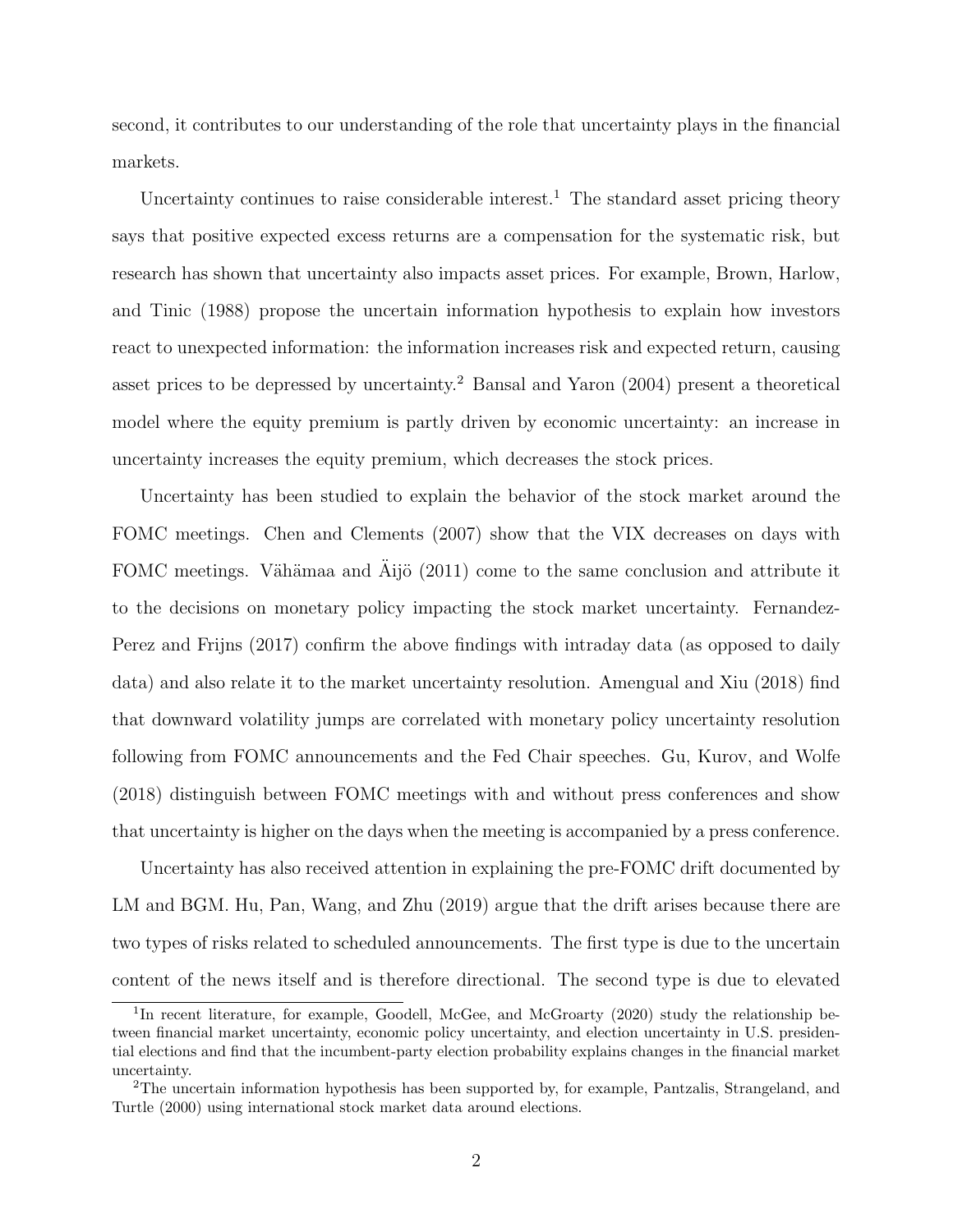uncertainty in anticipation of the scheduled announcement and its impact. They show that it is resolution of the second type of risk before the announcement that causes the positive pre-announcement drift.<sup>3</sup> Our paper builds on this literature by showing that the pre-FOMC drift documented by LM and BGM has declined in not only announcements without press conferences but also announcements with press conferences and its disappearance is associated with a declining market uncertainty.

A concurrent Ben Dor and Rosa (2019) study finds no pre-FOMC drift from April 2011 to December 2017 similarly to BGM. Our analysis differs in two ways. Following BGM, we distinguish between announcements with and without press conferences (in contrast to combining all announcements as in Ben Dor and Rosa (2019)) and we use a pre-FOMC window starting at the stock market open of the previous day (in contrast to a 24-hour pre-FOMC window in Ben Dor and Rosa (2019)). This allows us to show that the behavior of the pre-FOMC returns has changed: the drift initially remained in announcements with press conferences even after the end of the LM period, but it has weakened since January 2016 whereas Ben Dor and Rosa (2019) do not find any change in the pre-FOMC drift after 2015. It also allows us to test the possible explanation of reduced uncertainty.

## 2 Analysis

Our data and method follow LM and BGM. There are 131 scheduled FOMC meetings from September 1994 to March 2011, the LM period. The post-LM period from April 2011 to December 2019 contains 70 scheduled meetings: 40 and 30 meetings with and without press conferences, respectively. The first press conference took place in April 2011. The following press conferences took place in June and November 2011, January, April, June, September

<sup>3</sup>LM discuss and reject several other explanations for the positive pre-FOMC drift: risk, good news, information leakage, volatility, and liquidity. LM point to rational inattention or behavioral biases as possible explanations. Several papers have explored alternative explanations such as differences of opinion (Cocoma, 2017) and constrained institutional buying pressure (Kaul & Watanabe, 2015). Related Cieslak, Morse, and Vissing-Jorgensen (2019) find that the equity premium is earned entirely in weeks 0, 2, 4, and 6 of the FOMC cycle.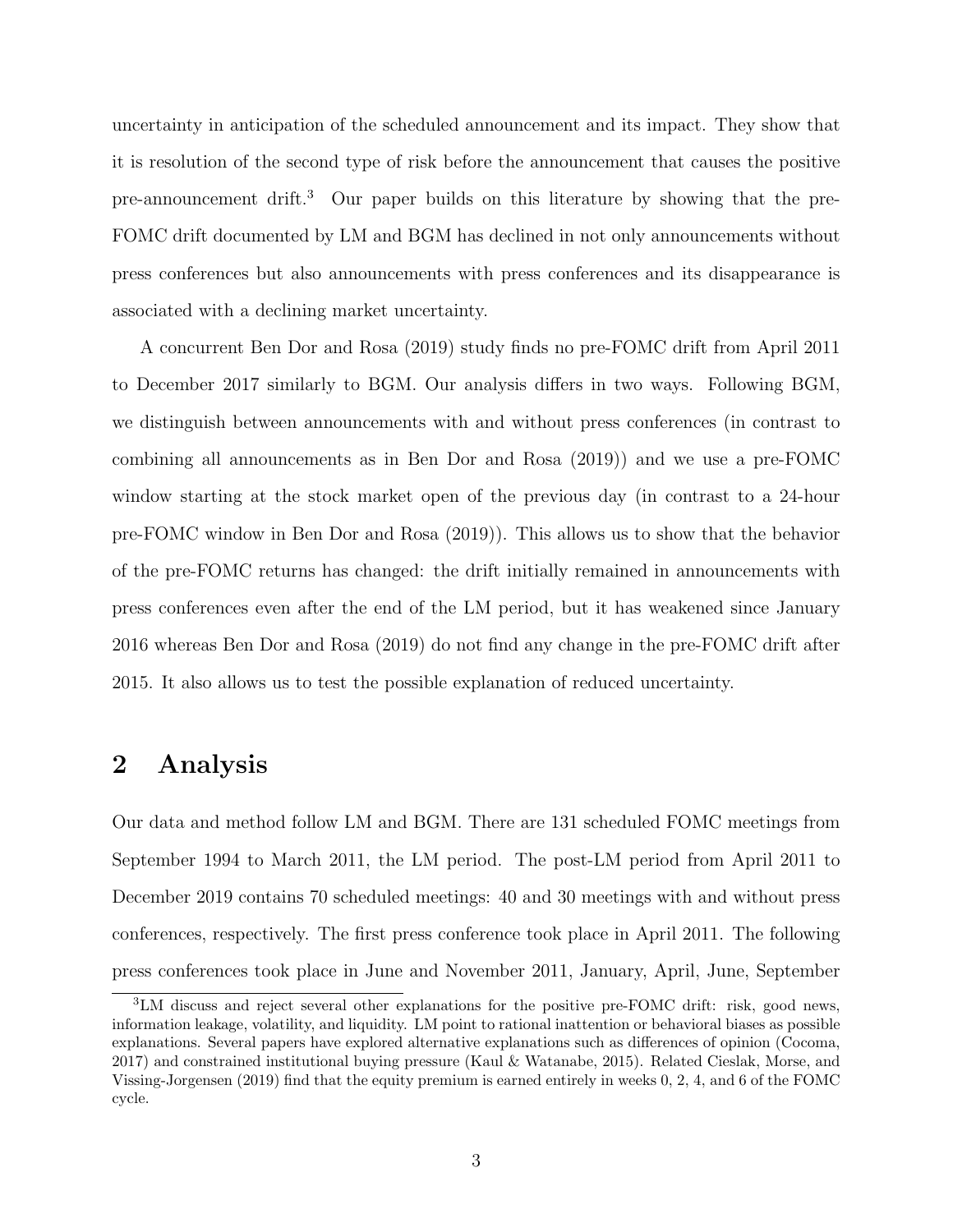and December 2012, and March, June, September and December from 2013 until January 2019 when they started taking place after every announcement.<sup>4</sup>

The announcements were released within a few minutes after 2:15 pm from September 1994 to March 2011, at 12:30 pm (eight announcements) or 2:15 pm (seven announcements) from April 2011 to January 2013, and at 2:00 pm since March  $2013<sup>5</sup>$ . The press conferences started at 2:30 pm except for in 2011 and 2012 when they started at 2:15 pm.

We use intraday E-mini S&P 500 nearby contract futures prices.<sup>6</sup> Because this data begins only on September 10, 1997, we use the S&P 500 futures from September 1994 to September 9, 1997. Denoting price at time t by  $P_t$ , we compute the log return,  $R_t =$  $ln(P_t/P_{t-1})$ . Following LM, we initially focus on the return in 24 hours ending 15 minutes before the announcement. For example, for 2:15 announcements, the return is computed from 2:00 pm on the day preceding the announcement day to 2:00 pm on the announcement day. The returns on non-announcement days are computed in the same 2:00 pm-to-2:00 pm window during the period from September 1994 to March 2011 and in the 1:45 pm-to-1:45 pm window during the period from April 2011 to December 2019.<sup>7</sup>

Table 1 summarizes statistics for the log return. The first and second columns show announcement and non-announcement days, respectively, for the LM period (September 1994 to March 2011). The third and fourth columns show the post-LM period (April 2011 to December 2019). The pre-FOMC mean return in the post-LM period is close to zero and close to the mean return on non-announcement days. This contrasts with the LM period, where the pre-FOMC mean return is positive and much higher than on non-announcement days.<sup>8</sup> This suggests that the pre-FOMC drift has recently weakened.

<sup>&</sup>lt;sup>4</sup>In addition to announcements and press conferences, since April 2011 the FOMC has published a Summary of Economic Projections after every other meeting, showing the FOMC members' projections for GDP growth, unemployment rate, inflation, and appropriate federal funds rate.

<sup>&</sup>lt;sup>5</sup>There are no qualitative differences between these three announcement times. These results are available upon request.

<sup>6</sup>BGM also use the futures. LM use the spot index and note that the futures returns are almost identical.

<sup>7</sup>Using other windows for non-announcement days (such as 2:00 pm-to-2:00 pm) from April 2011 to December 2019 does not affect our results.

<sup>&</sup>lt;sup>8</sup>The small difference in the point estimate between LM  $(0.488)$  and our paper  $(0.492)$  is due to LM using the spot index rather than futures.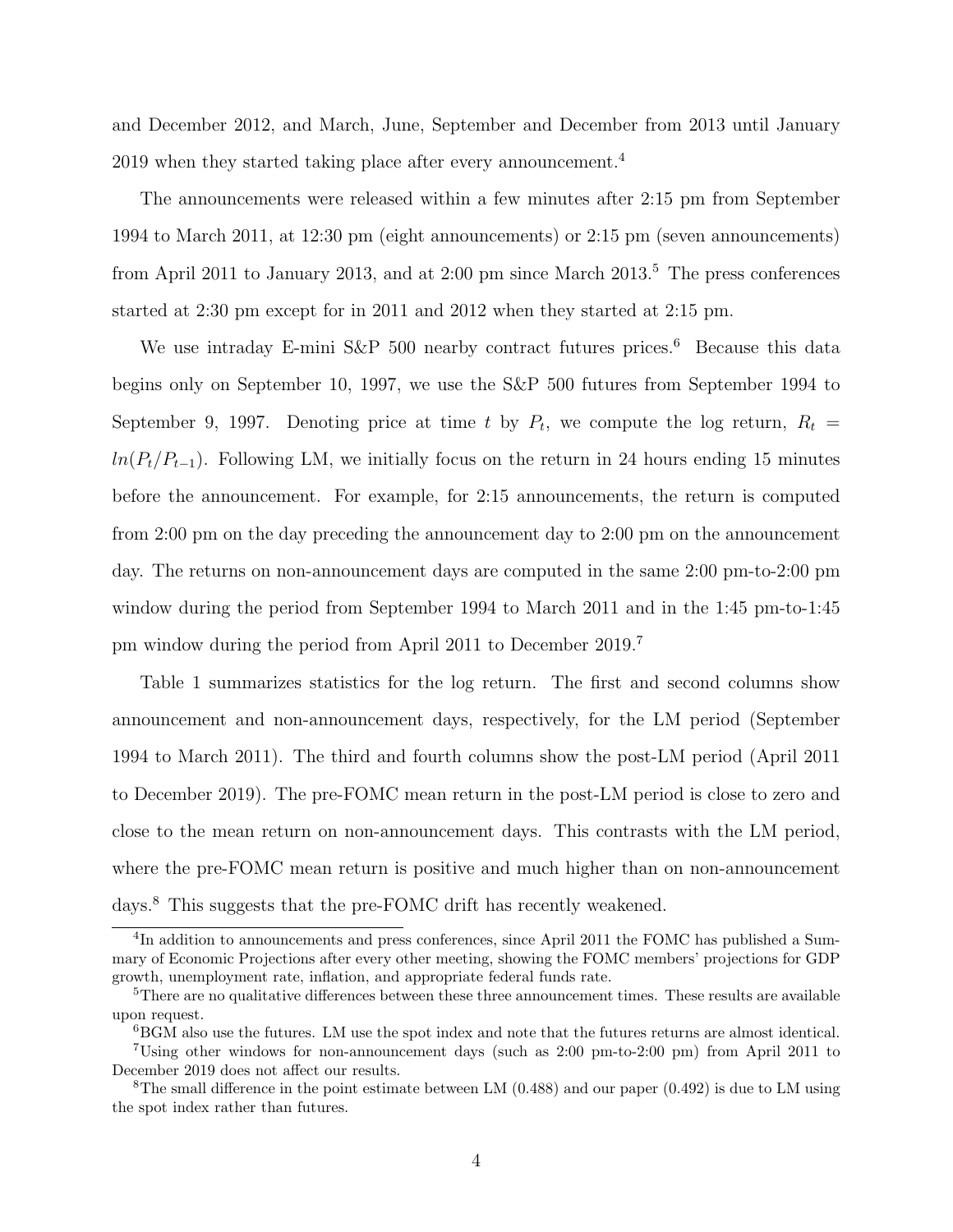#### [Table 1 about here.]

Focusing on announcement days, we compute average cumulative returns over a threeday window around the FOMC announcements (from the day before the announcement to the day after the announcement). The top panel of Figure 1 shows the period from September 1994 to March 2011, replicating the LM result: a large positive drift in the 24 hours before announcements. The bottom panel shows the period from April 2011 when the press conferences started to September 2017, replicating Figure 3 in BGM. There are 27 and 25 announcements with and without press conferences, respectively. The drift exists only in announcements with press conferences and begins at the stock market open of the previous day, earlier than during the LM period.

#### [Figure 1 about here.]

Focusing on announcements with press conferences, Figure 2 extends the post-LM period to December 2019. We split the post-LM period in half. The first half comprises 20 announcements from April 2011 to December 2015, and the second half comprises 20 announcements from January 2016 to December 2019. This coincides with the zero lower bound (ZLB) liftoff in December 2015.<sup>9</sup> The top panel shows the first half of the sample. Consistent with BGM, there is a pre-FOMC drift. The bottom panel shows the second half of the sample. In contrast to the top panel, there is no evidence of a significant pre-FOMC drift. Due to the limited sample size, we confirm that the confidence bands constructed with bootstrapped standard errors are almost identical to those constructed with the regular standard errors reported in both panels of Figure 2.

### [Figure 2 about here.]

Because Figures 1 and 2 use different sample periods, we present Figure 3 to compare these two figures. Figure 3 shows the April 2011 - September 2017 line from the bottom

<sup>9</sup>The federal funds rate target range was 0-0.25% until December 2015. From December 2015 to the end of our sample period, there were nine increases of 0.25% followed by three decreases of 0.25%.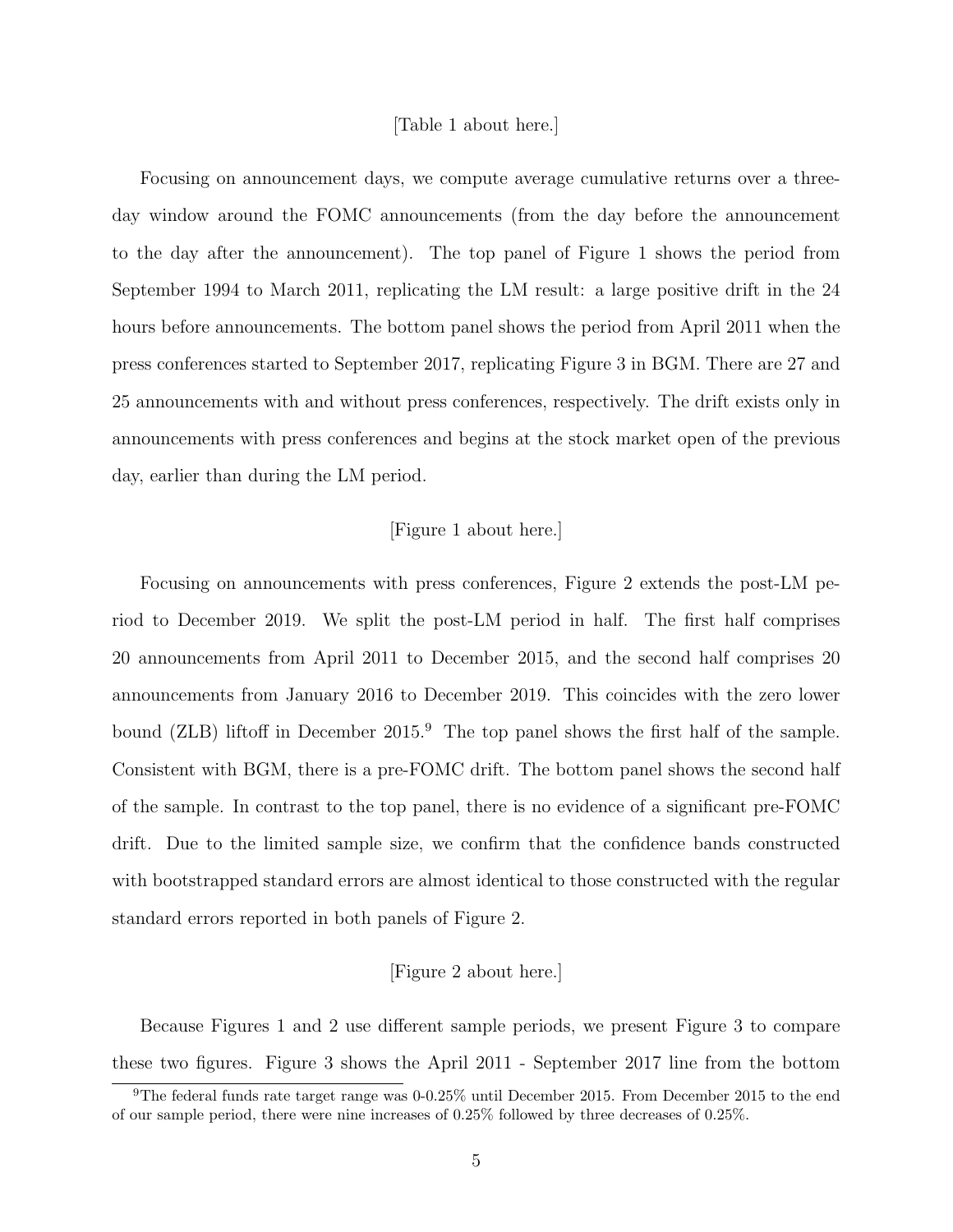panel of Figure 1 (blue line) and the April 2011 - December 2015 line from the top panel of Figure 2 (black line). (To simplify this Figure 3, we are only showing CARs for meetings with press conferences and we are not displaying the confidence bands.) The black line is above the blue line. This indicates that the BGM result of the pre-FOMC drift in the April 2011 to September 2017 period (blue line) is driven by the earlier portion of the sample period from April 2011 to December 2015 (black line).

### [Figure 3 about here.]

Figure 4 presents time-series of the pre-FOMC drift for announcements with press conferences (dashed black line). Following LM, we show an eight-observation moving average (solid black line). This figure also suggests that the pre-FOMC drift has recently weakened. In addition, there appears to be an increase in the pre-FOMC drift before the ZLB liftoff that took place in December 2015, which coincides with a period of elevated uncertainty measured by the VIX implied volatility index.<sup>10</sup> The figure also shows that the returns before FOMC meetings with press conferences have become less volatile since the ZLB liftoff. This is consistent with reduced uncertainty during the period since the ZLB liftoff.

#### [Figure 4 about here.]

Table 2 presents summary statistics for log returns from the stock market open on the day before the announcement to 15 minutes before the announcement during the post-LM period (April 2011 to December 2019). The first column shows the pre-FOMC return for announcements without press conferences from April 2011 to December 2018. The results agree with the BGM analysis from April 2011 to September 2017: the mean pre-FOMC return for announcements without press conferences is close to zero. The second and third columns show mean returns for announcements with press conferences. In the first half of the sample (April 2011 to December 2015), the mean pre-FOMC return is 0.445, indicating a positive return of approximately 44 basis points similar in magnitude to the mean return

 $10$ See Section 3.1 for more detail about the relation between the pre-FOMC drift and the VIX.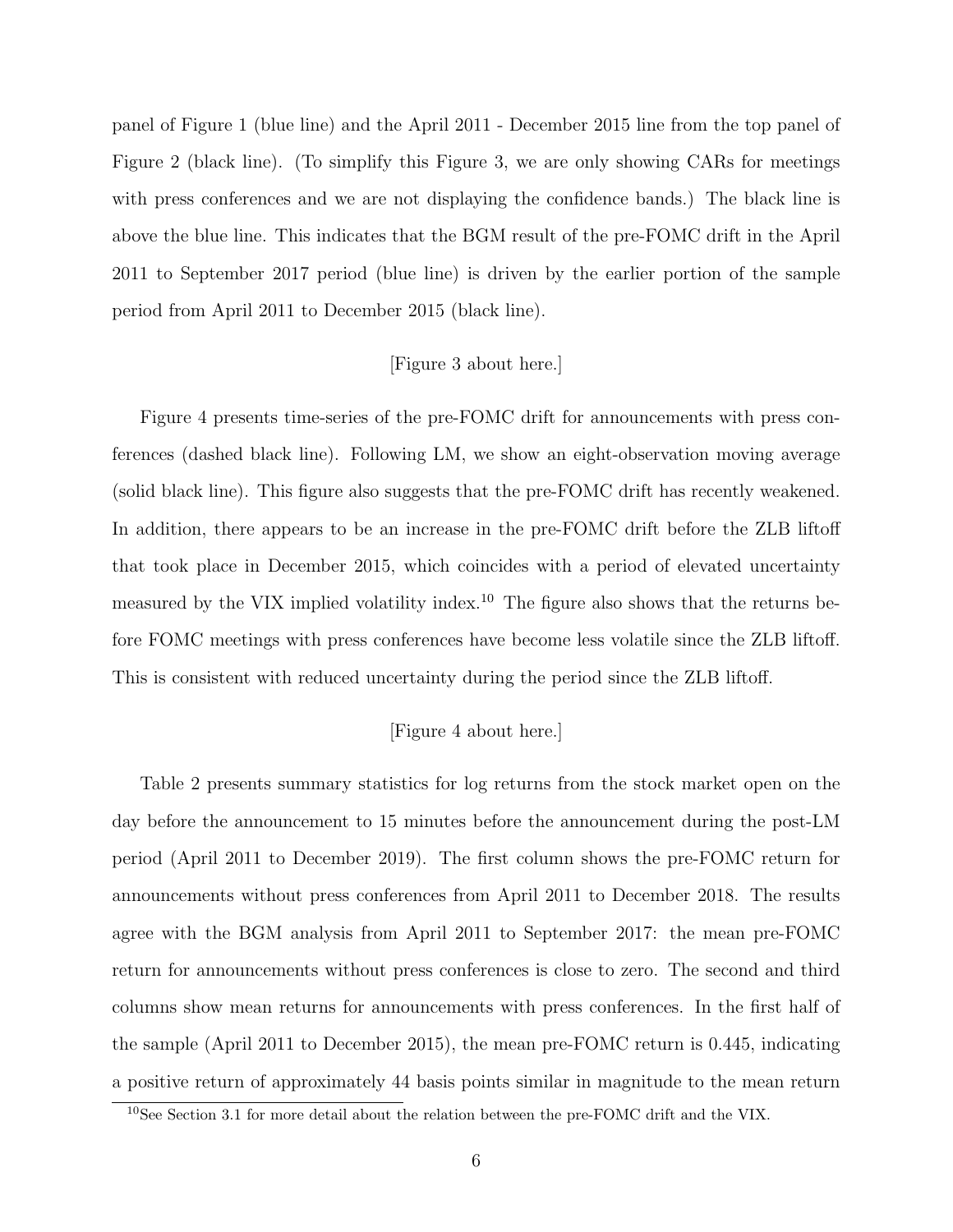during the LM period in Table 1. In contrast, the mean pre-FOMC return in the second half of the sample (January 2016 to December 2019) is 0.092. We conduct a test to find out whether the central tendencies in the two halves of the sample are equal. We use the Wilcoxon rank-sum test and reject the null hypothesis of equal central tendency at 1% level. This suggests that the pre-FOMC return distributions differ between the two periods.

Furthermore, the mean of returns computed from the previous day's open on nonannouncement days during the January 2016 to December 2019 period (in the fifth column of Table 2) is 0.054. To find out whether the central tendencies on days with announcements accompanied by press conferences and on non-announcement days are equal, we again use the Wilcoxon rank-sum test. We cannot reject the null hypothesis of equal central tendency at conventional significance levels. This suggests that stock returns do not tend to be higher before FOMC announcements that have press conferences relative to days that do not have FOMC announcements. Together, these two tests suggest that the pre-FOMC drift has weakened for announcements with press conferences since January 2016.

[Table 2 about here.]

## 3 Potential Explanation

McLean and Pontiff (2016) show evidence of return predictability disappearing after the predictability was discovered by academic researchers. This mechanism does not seem to be driving our result because it does not not explain why after the end of the LM sample period there initially was a preannouncement drift before FOMC announcements with press conferences. In this section, we therefore consider an alternative explanation for the disappearing drift: reduced uncertainty.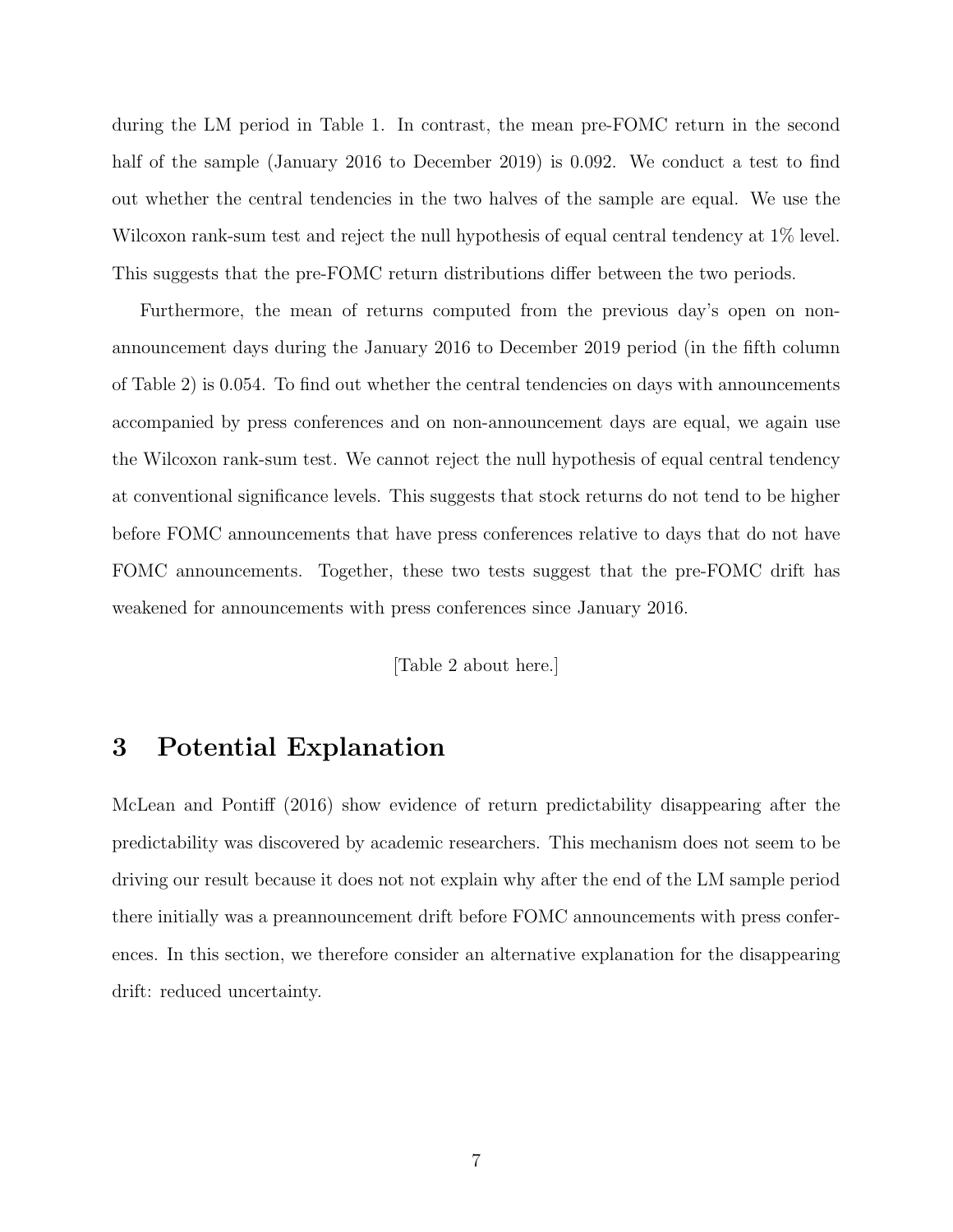### 3.1 Reduced Uncertainty

We proceed in two steps. In the first step, we analyze whether the drift before the FOMC meetings with press conferences differs between the period before the ZLB liftoff and the period after the ZLB liftoff. We estimate an ordinary least squares (OLS) event-study regression for announcements with press conferences from April 2011 to December 2019 where we regress the pre-FOMC returns (measured as in Table 2) on an indicator variable equal to one after the ZLB liftoff:

$$
Ret_t = \beta_0 + \beta_1 PostZLB_t + \epsilon_t \tag{1}
$$

The first specification in Table 3 shows the results. The post-ZLB indicator variable is negative and statistically significant at 5% level. In addition, the sum of  $\beta_0$  and  $\beta_1$  (not reported in Table 3), which measures the mean pre-FOMC drift after the ZLB liftoff, is not statistically significant. This indicates that for meetings accompanied by press conferences the pre-FOMC drift in the period before the ZLB liftoff differs from the pre-FOMC drift in the period after the ZLB liftoff; in particular, the drift is lower after the ZLB liftoff than before the ZLB liftoff.<sup>11</sup>

#### [Table 3 about here.]

In the second step, we investigate whether uncertainty might have played a role in this change in the pre-FOMC drift. Following Gu et al. (2018), we use the VIX implied volatility index as a measure of uncertainty about market conditions. We note that the average VIX is 17.7 and 14.7 before and after the ZLB liftoff, respectively, and this difference is significant

<sup>11</sup>An alternative specification involves an event-study regression for announcements both with and without press conferences from April 2011 to December 2019 that regresses the pre-FOMC return on the press conference indicator variable and on the interaction term that interacts the press conference indicator variable with the ZLB liftoff indicator variable. The coefficient on the press conference indicator variable is 0.497 and statistically significant at 5% level. The coefficient on the interaction term is -0.353 also statistically significant at 5% level. Consistent with the first column of Table 3, these results indicate that the pre-FOMC drift that existed before meetings accompanied by press conferences declined after the ZLB liftoff.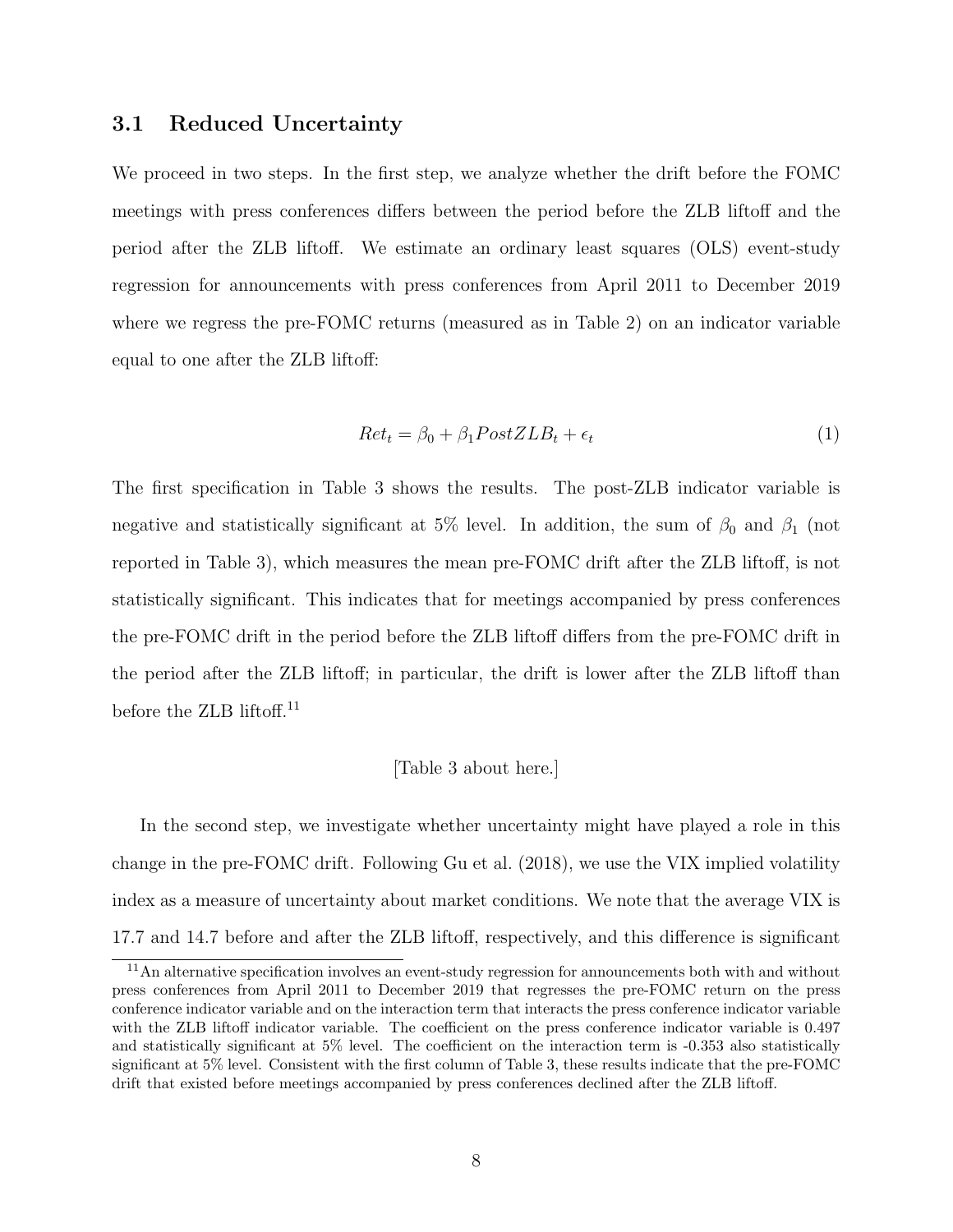at 1% level. To focus on pre-FOMC market uncertainty, we use VIX at market close two days before the FOMC announcements. We estimate the following equation:

$$
Ret_t = \beta_0 + \beta_1 PostZLB_t + \beta_2 VIX_{t-2} + \epsilon_t \tag{2}
$$

The second specification in Table 3 shows the results. The post-ZLB indicator variable becomes insignificant while the VIX is significant. This indicates that the decrease in the pre-FOMC drift is associated with a reduction in VIX. In other words, the significance of the post-ZLB indicator variable in the first column is driven by the VIX. While these results come with a small sample caveat, they are consistent with the lower pre-FOMC drift in recent years explained partially by lower uncertainty. This explanation of reduced uncertainty is also consistent with Hu et al. (2019) who explain the pre-FOMC returns by heightened uncertainty measured by VIX.

### 3.2 Robustness Check: Alternative Measure of Uncertainty

As a robustness check, we utilize an alternative measure of uncertainty following Gu et al. (2018): the 10-year U.S. Treasury Note Volatility Index (TYVIX), a market-based measure of monetary policy uncertainty. Consistent with the analysis in Section 3.1 that uses VIX, we note that the average TYVIX is 5.90 and 4.68 before and after the ZLB liftoff, respectively, and this difference is significant at 1% level. To again focus on pre-FOMC market uncertainty, we use the TYVIX at market close two days before the FOMC announcements. We estimate equation (2) with TYVIX instead of VIX.

The third specification in Table 3 shows the results. As in the second column, the post-ZLB indicator variable becomes insignificant while the uncertainty variable is significant. This again indicates that the decrease in the pre-FOMC drift is associated with a reduction in uncertainty. In other words, the significance of the post-ZLB indicator variable in the first column is driven by the uncertainty differing between the before-ZLB and after-ZLB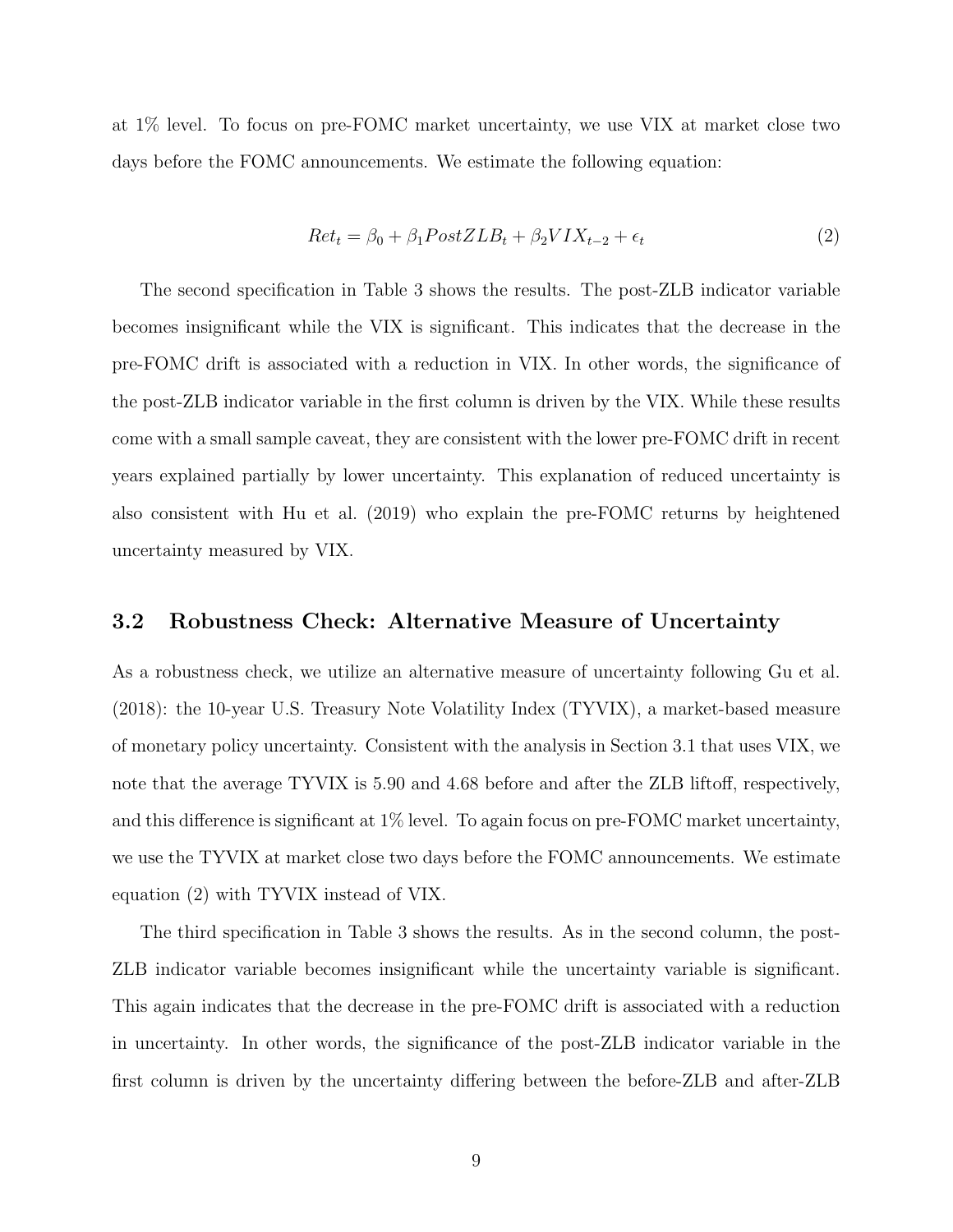periods.

As an additional specification, we estimate equation (2) while including both the VIX and TYVIX measures of uncertainty. Although the TYVIX is not statistically significant on its own (perhaps because the general market uncertainty measured by the VIX is partially subsuming uncertainty about monetary policy decisions measured by the TYVIX), it does affect the coefficient on the statistically significant VIX that is now 0.193 compared to 0.229 in the second column. Crucially, the post-ZLB indicator variable remains insignificant, confirming results from the second and third specifications that showed that the significance of the post-ZLB indicator variable in the first column is driven by the uncertainty differing between the ZLB and post-ZLB periods.

# 3.3 Robustness Check: Changes in VIX on Announcement Days with Press Conferences

In addition to examining the impact of uncertainty by estimating equation (2), we analyze changes in VIX on announcement days with press conferences. We find evidence that FOMC announcements with press conferences were accompanied by greater uncertainty resolution before the ZLB liftoff than after the ZLB liftoff. Before the ZLB liftoff, the mean log-change in the VIX on days of these announcements is -6.52%, significant at 1% level. In contrast, after the ZLB liftoff, the mean log-change is an insignificant -1.27%. The difference between these log-changes is statistically significant at 5% level. This suggests that announcements with press conferences were accompanied by greater uncertainty resolution before the ZLB liftoff. In contrast, changes in the VIX on announcement days without press conferences are not significant before or after the ZLB liftoff during the post-LM period. These results are consistent with the results from estimating equation (2) in Section 3.2 showing that the lower pre-FOMC drift in recent years is explained by lower uncertainty.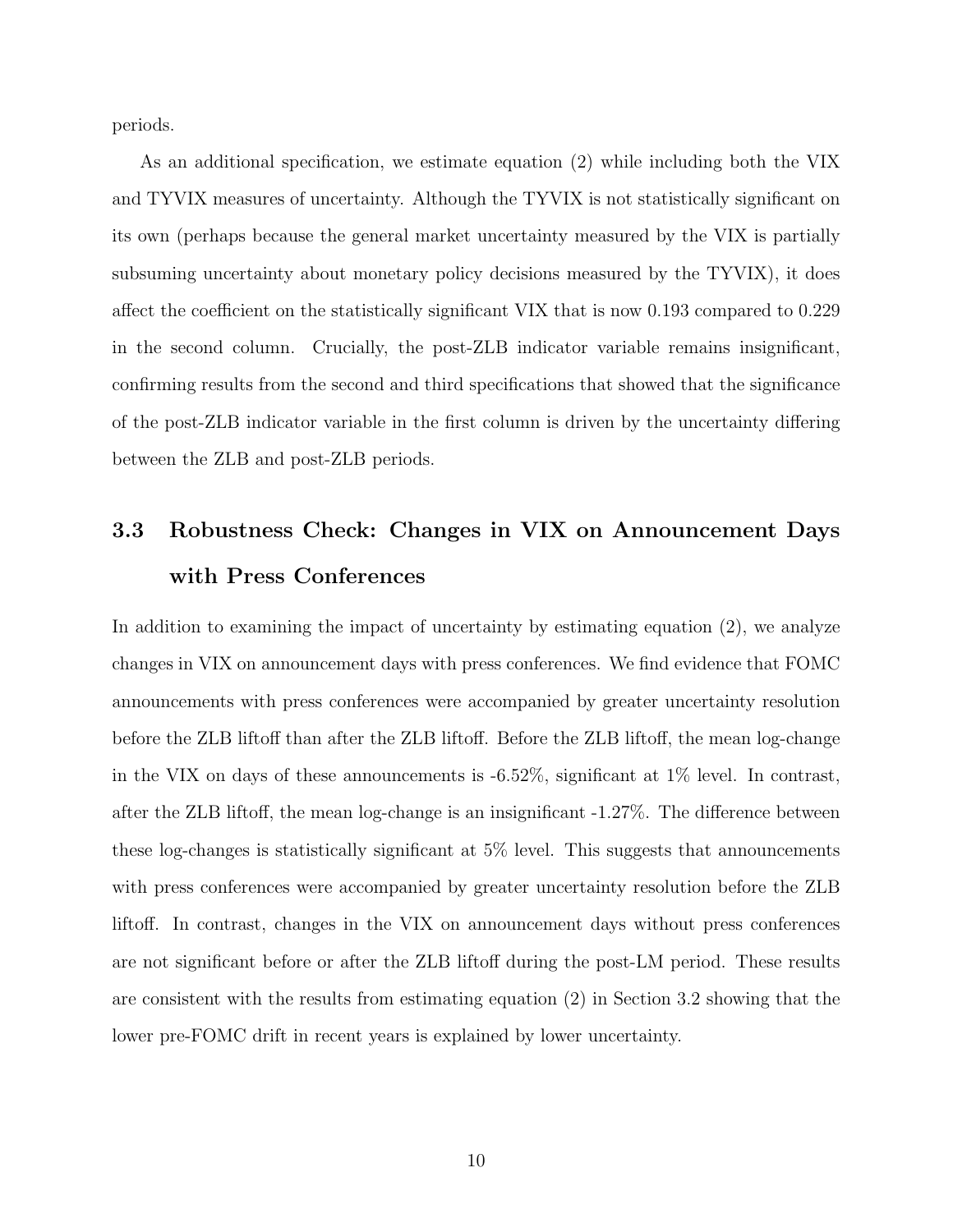# 4 Conclusion

We show that the pre-FOMC drift of Lucca and Moench (2015) has not only disappeared for announcements without press conferences as documented by Boguth et al. (2019) but also weakened in announcements with press conferences. This result is consistent with the explanation of reduced uncertainty. One interesting question for future research is whether the market uncertainty heightened by the COVID-19 pandemic in 2020 will bring an impact on the pre-FOMC returns, especially since the FOMC has been highlighting the health crisis and its consequences for economic activity as the reason for its monetary policy actions (Federal Reserve Bank, 2020).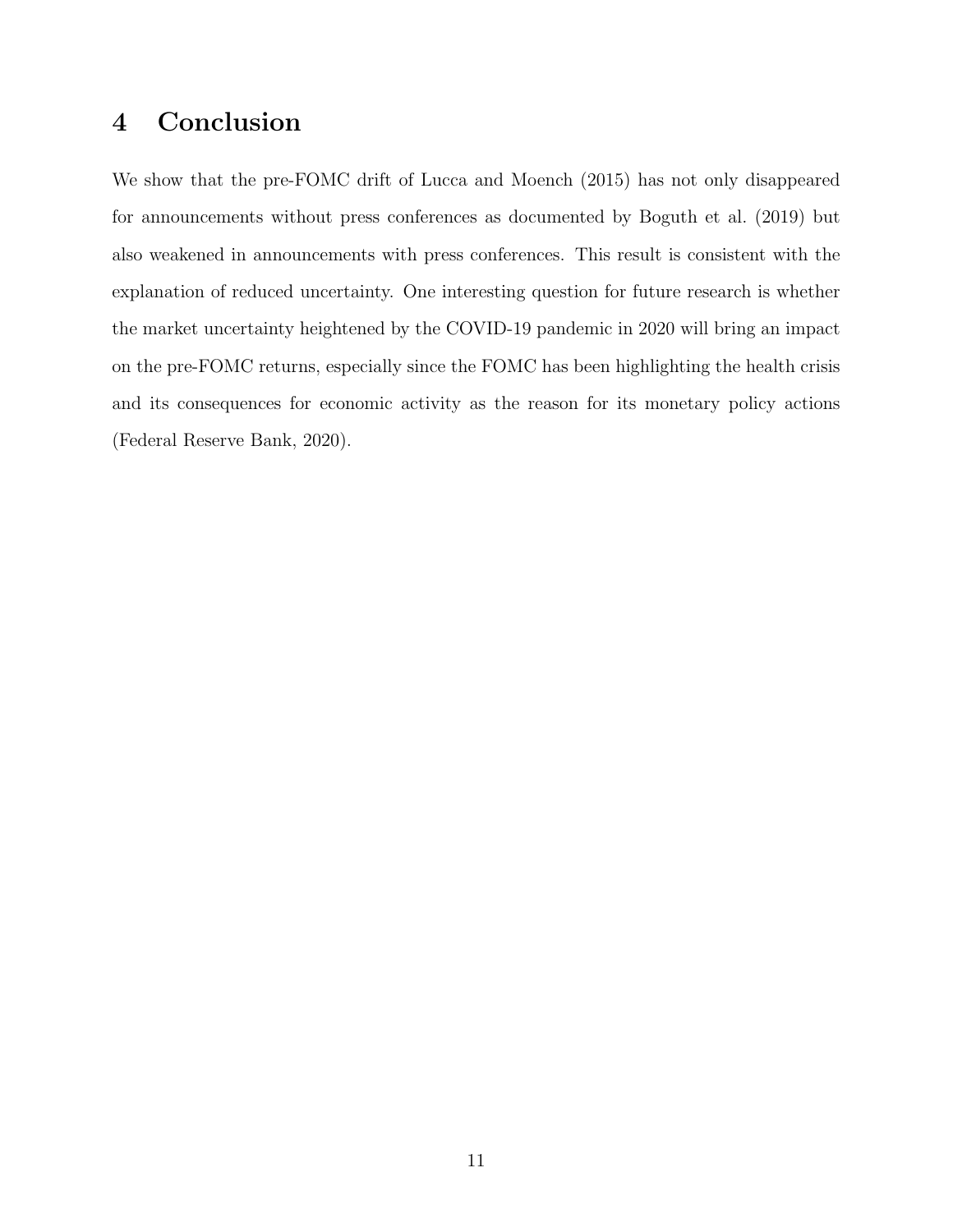# References

- Amengual, D., & Xiu, D. (2018). Resolution of policy uncertainty and sudden declines in volatility. Journal of Econometrics, 203, 297–315.
- Bansal, R., & Yaron, A. (2004). Risks for the long run: A potential resolution of asset pricing puzzles. The Journal of Finance, 59 , 1481–1509.
- Ben Dor, A., & Rosa, C. (2019). The pre-FOMC announcement drift: An empirical analysis. The Journal of Fixed Income, 28 (4), 60–72.
- Boguth, O., Gregoire, V., & Martineau, C. (2019). Shaping expectations and coordinating attention: The unintended consequences of FOMC press conferences. Journal of Financial and Quantitative Analysis, 54 (6), 2327–2353.
- Brown, K. C., Harlow, W., & Tinic, S. M. (1988). Risk aversion, uncertain information, and market efficiency. Journal of Financial Economics, 22(2), 355–385.
- Chen, E.-T. J., & Clements, A. (2007). S&P 500 implied volatility and monetary policy announcements. Finance Research Letters, 4, 227–232.
- Cieslak, A., Morse, A., & Vissing-Jorgensen, A. (2019). Stock returns over the FOMC cycle. The Journal of Finance,  $74(5)$ ,  $2201-2248$ .
- Cocoma, P. (2017). Explaining the pre-announcement drift. Manuscript.
- Federal Reserve Bank. (2011). Chairman Bernanke will hold press briefings four times per year to present the FOMC's current economic projections and to provide additional context for policy decisions, March 24.
- Federal Reserve Bank. (2020). Federal Reserve Bank press release, June 10.
- Fernandez-Perez, A., & Frijns, T.-R. A., Bart and. (2017). When no news is good news the decrease in investor fear after the FOMC announcement. Journal of Empirical Finance, 41, 187–199.
- Goodell, J. W., McGee, R. J., & McGroarty, F. (2020). Election uncertainty, economic policy uncertainty and financial market uncertainty: A prediction market analysis. Journal of Banking & Finance, 110, 105684.
- Gu, C., Kurov, A., & Wolfe, M. (2018). Relief rallies after FOMC announcements as a resolution of uncertainty. *Journal of Empirical Finance*, 49, 1–18.
- Hu, G. X., Pan, J., Wang, J., & Zhu, H. (2019). Premium for heightened uncertainty: Solving the FOMC puzzle. Manuscript.
- Kaul, A., & Watanabe, M. (2015). Dissecting the pre-FOMC announcement drift. Manuscript.
- Lucca, D. O., & Moench, E. (2015). The pre-FOMC announcement drift. The Journal of Finance,  $70(1)$ , 329–371.
- McLean, R. D., & Pontiff, J. (2016). Does academic research destroy stock return predictability? The Journal of Finance,  $71(1)$ , 5–32.
- Pantzalis, C., Strangeland, D. A., & Turtle, H. J. (2000). Political elections and the resolution of uncertainty: The international evidence. Journal of Banking  $\mathcal C$  Finance,  $24(10)$ , 1575–1604.
- Vähämaa, S., & Aijö, J. (2011). The Fed's policy decision and implied volatility. *Journal* of Futures Markets, 31 , 995–1009.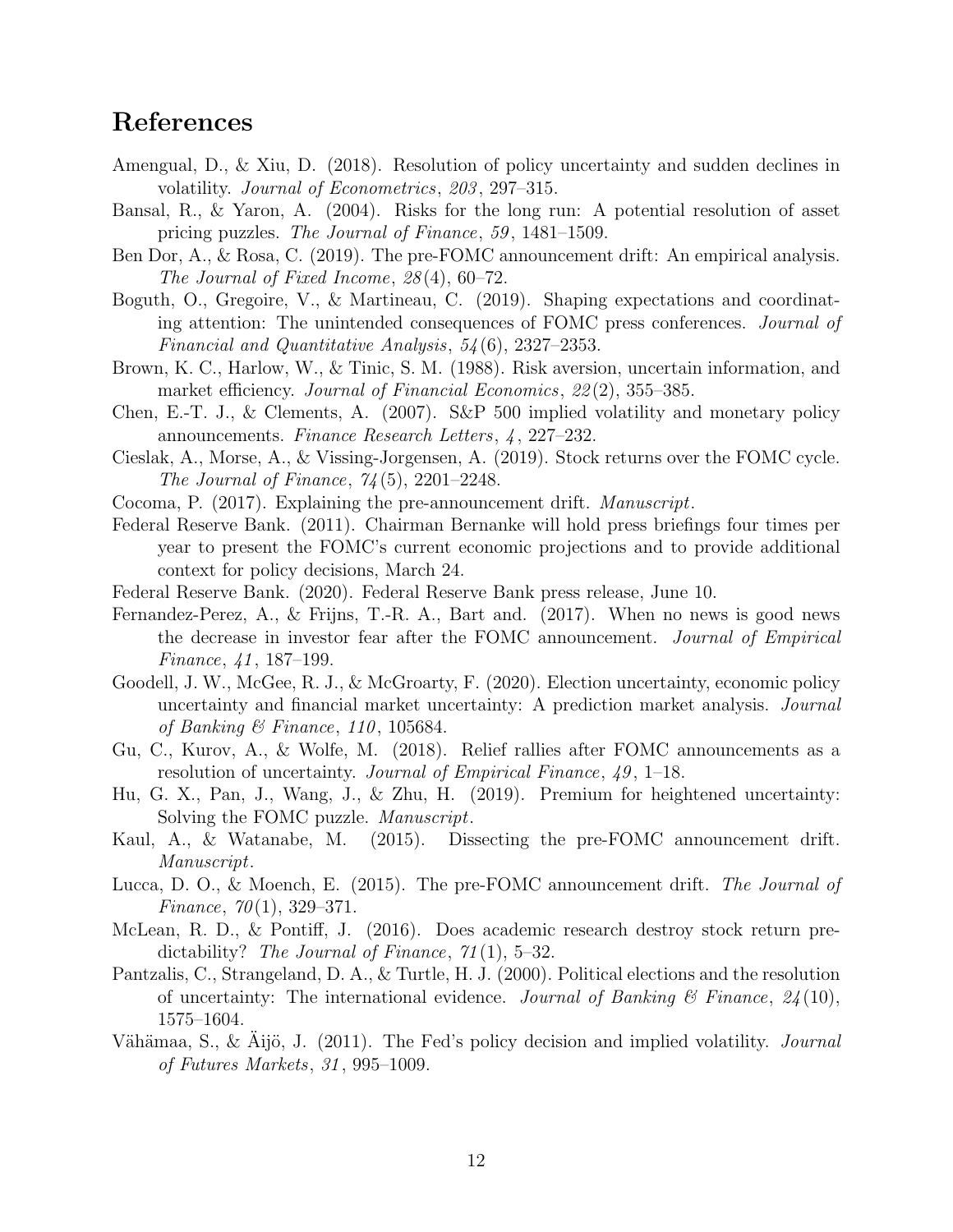



September 1994 to March 2011 (LM Sample Period)

This figure shows the cumulative average returns during three days around FOMC announcements. The E-mini S&P 500 futures are used from September 10, 1997 to September 2017; the S&P 500 futures are used from September 1994 to September 9, 1997. The top panel includes 131 announcements from September 1994 to March 2011, which is the Lucca and Moench (2015) (LM) sample period; all announcements in this sample period are without press conferences. The bottom panel includes 27 and 25 announcements with (blue line) and without (red line) press conferences, respectively, from April 2011 to September 2017, which is the Boguth et al. (2019) (BGM) sample period. The dashed lines represent 95% confidence bands around the mean returns.

9:30 10:30 11:30 12:30 13:30 14:30 15:30 9:30 10:30 11:30 12:30 13:30 14:30 15:30 9:30 10:30 11:30 12:30 13:30 14:30 15:30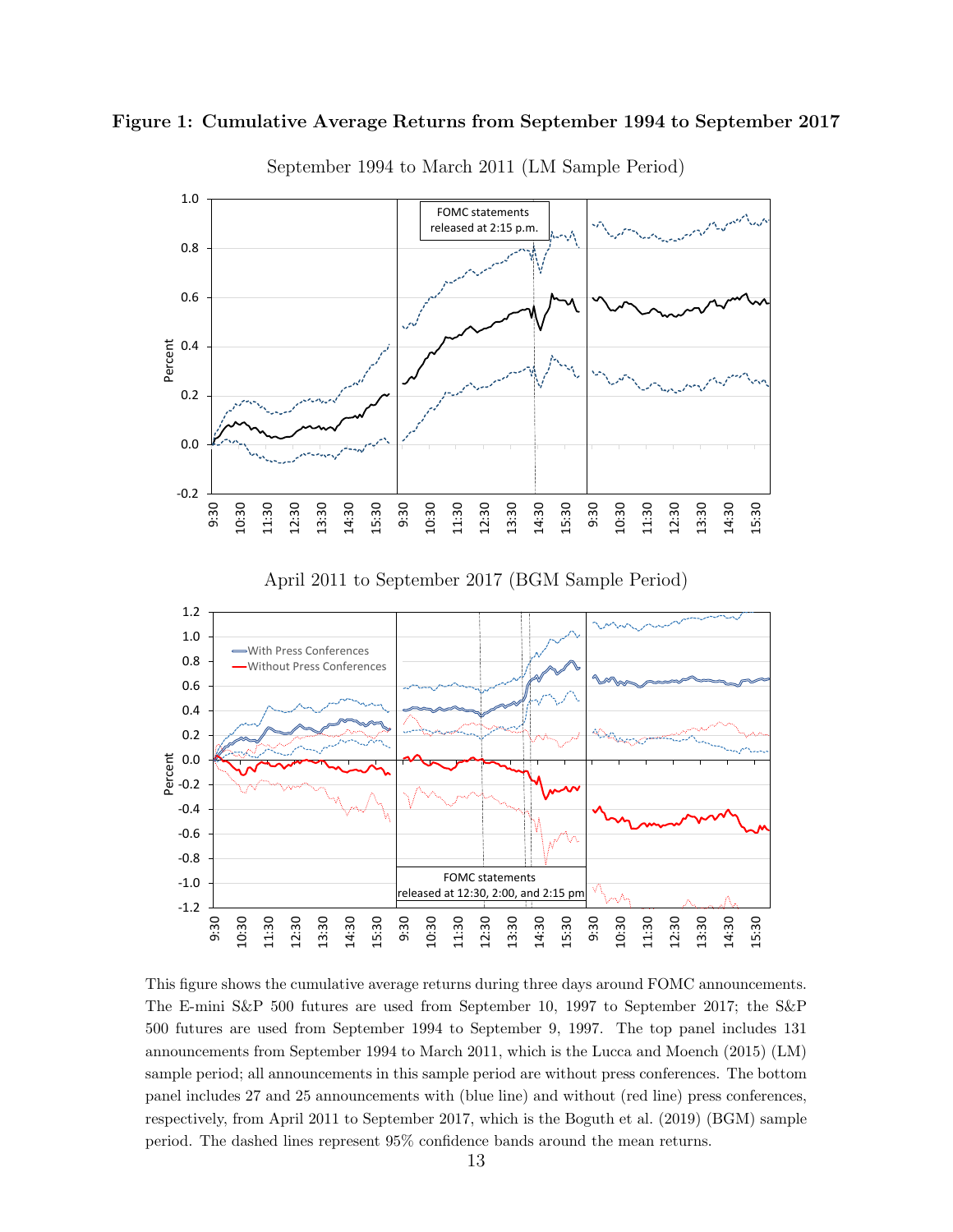### Figure 2: Cumulative Average Returns for Announcements with Press Conferences from April 2011 to December 2019



April 2011 to December 2015

This figure shows the E-mini S&P 500 futures cumulative average returns during three days around FOMC announcements with press conferences. The top panel includes 20 announcements from April 2011 when the press conferences started to December 2015. The bottom panel includes 20 announcements from January 2016 to December 2019. The dashed lines represent 95% confidence bands around the mean returns.

-1.0

9:30 10:30 11:30 12:30 13:30 14:30 15:30 9:30 10:30 11:30 12:30 13:30 14:30 15:30 9:30 10:30 11:30 12:30 13:30 14:30 15:30

-0.8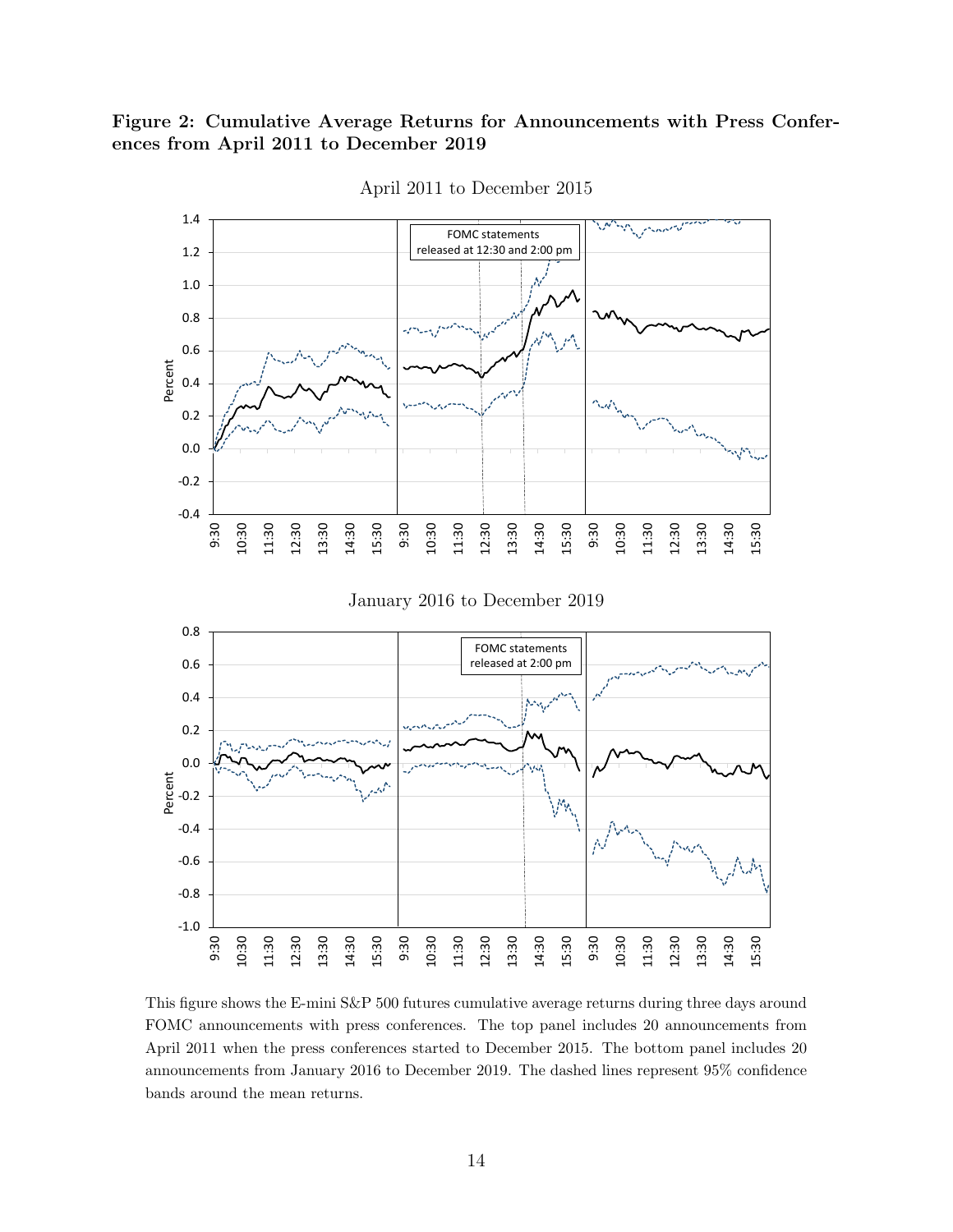Figure 3: Cumulative Average Returns for Announcements with Press Conferences from Figures 1 and 2



This figure shows the cumulative average returns during three days around FOMC announcements. The S&P 500 futures are used. Only announcements with press conferences are used. The blue line (from the bottom panel of Figure 1) uses data from April 2011 to September 2017, which includes 27 announcements. The black line (from the top panel of Figure 2) uses data from April 2011 to December 2015, which includes 20 announcements.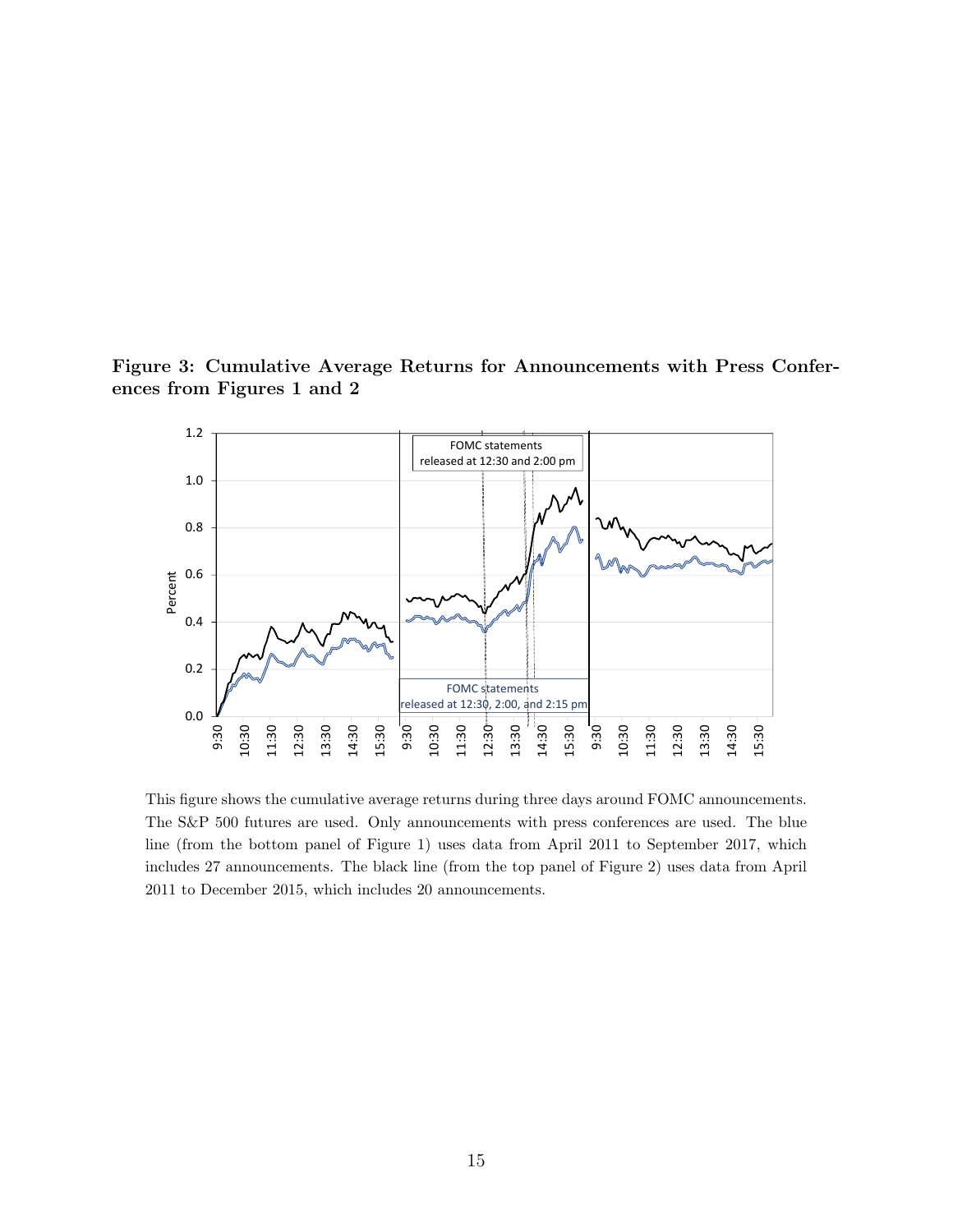Figure 4: Pre-FOMC Returns for Announcements with Press Conferences from April 2011 to December 2019



This figure shows the E-mini S&P 500 futures log returns from the stock market open on the day before the announcement to 15 minutes before the announcement (dashed black line), their 8-observation moving average (solid black line), and the effective federal funds rate (dotted red line). Only FOMC announcements with press conferences are included. The sample period is from April 2011 when the press conferences started to December 2019.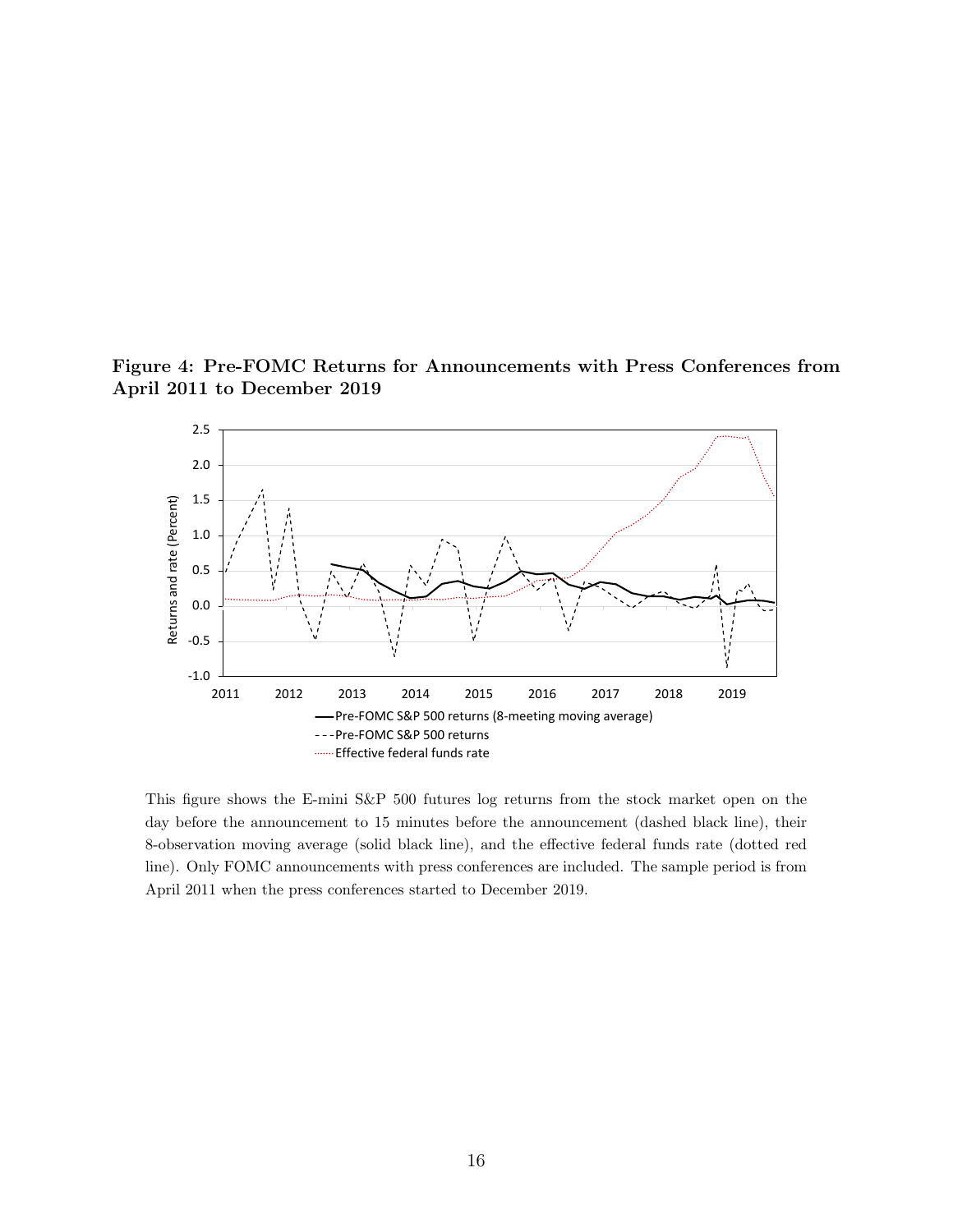|          | $09/1994 - 03/2011$<br>(LM Sample Period) |                        | $04/2011 - 12/2019$<br>(Post-LM Sample Period) |                        |  |
|----------|-------------------------------------------|------------------------|------------------------------------------------|------------------------|--|
|          |                                           | Pre-FOMC Non-FOMC Days |                                                | Pre-FOMC Non-FOMC Days |  |
| Mean     | 0.492                                     | 0.009                  | 0.047                                          | 0.038                  |  |
|          | (0.107)                                   | (0.019)                | (0.060)                                        | (0.019)                |  |
| St. Dev. | 1.226                                     | 1.214                  | 0.498                                          | 0.884                  |  |
| Max      | 9.576                                     | 12.210                 | 1.489                                          | 4.510                  |  |
| Min      | $-2.875$                                  | $-13.543$              | $-1.792$                                       | $-6.108$               |  |
| Obs.     | 131                                       | 4,082                  | 70                                             | 2,184                  |  |

Table 1: Summary Statistics for Returns (09/1994 - 12/2019)

This table presents summary statistics for the log return computed as  $R_t = ln(P_t/P_{t-1})$ , where  $P_t$ denotes price at time t. The table uses data from September 1994 to December 2019. The E-mini S&P 500 futures are used from September 10, 1997 to December 2019; the S&P 500 futures are used from September 1994 to September 9, 1997. The Pre-FOMC columns use returns for the 24 hours ending 15 minutes before the FOMC announcements. The Non-FOMC Days columns use returns on non-announcement days. The returns on non-announcement days are computed in the 2:00 pm-to-2:00 pm window during the period from September 1994 to March 2011 and in the 1:45 pm-to-1:45 pm window during the period from April 2011 to December 2019. The first two columns summarize data for the Lucca and Moench (2015) (LM) sample period (September 1994 - March 2011); all announcements in the Pre-FOMC column are without press conferences. The last two columns summarize data for the post-LM sample period (April 2011 - December 2019); the Pre-FOMC column includes announcements both with and without press conferences. Standard errors for the mean are in parentheses.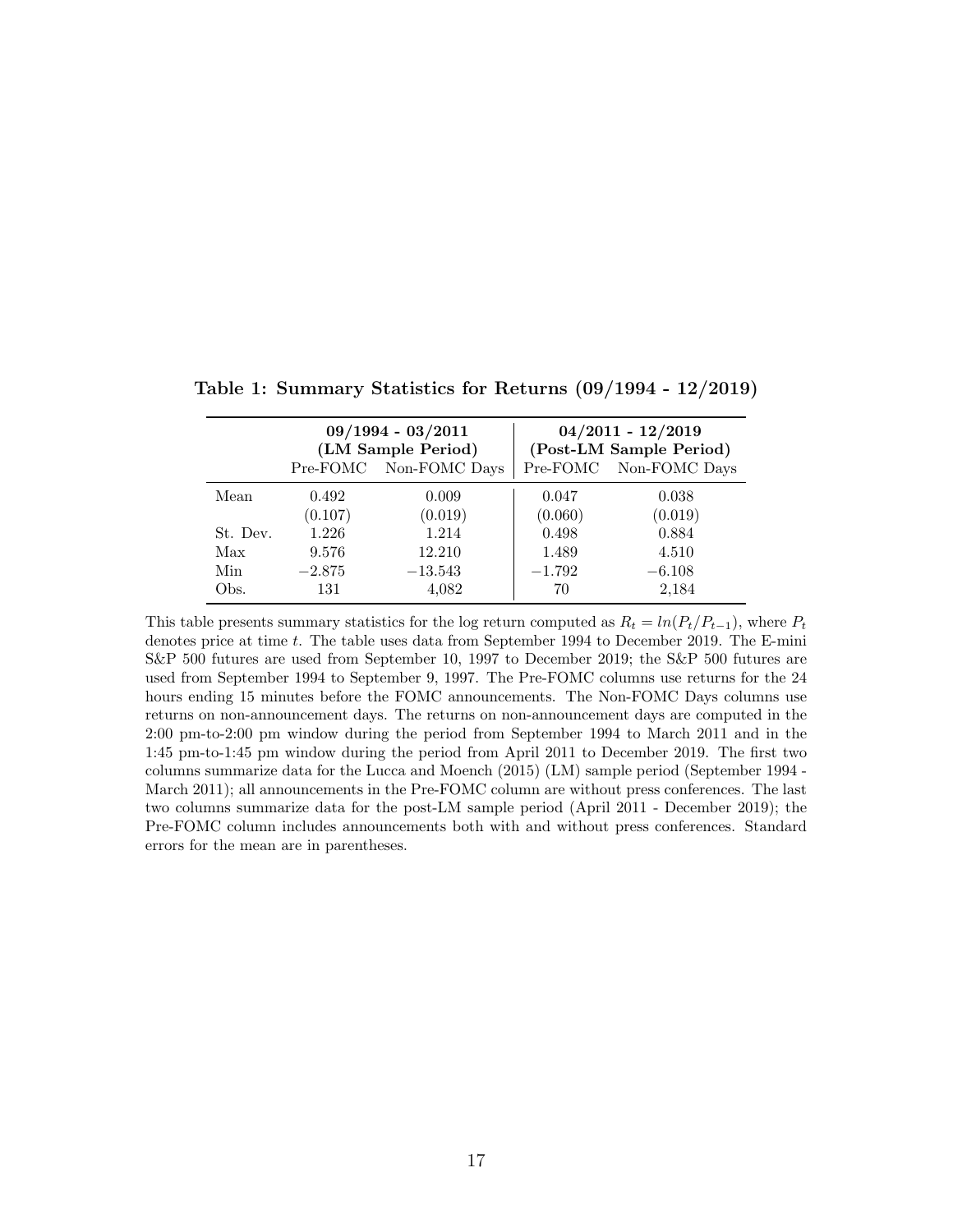|          | Without PC<br>$04/2011 - 12/2018$ | With PC<br>$04/2011 - 12/2015$ | With PC<br>$01/2016 - 12/2019$ | Non-FOMC Days<br>$04/2011 - 12/2015$ | <b>Non-FOMC Days</b><br>$01/2016 - 12/2019$ |
|----------|-----------------------------------|--------------------------------|--------------------------------|--------------------------------------|---------------------------------------------|
| Mean     | $-0.051$                          | 0.445                          | 0.092                          | 0.043                                | 0.054                                       |
|          | (0.141)                           | (0.133)                        | (0.069)                        | (0.032)                              | (0.031)                                     |
| St. Dev. | 0.774                             | 0.596                          | 0.307                          | 1.090                                | 0.969                                       |
| Max      | 1.212                             | 1.653                          | 0.594                          | 4.765                                | 3.938                                       |
| Min      | $-2.611$                          | $-0.718$                       | $-0.872$                       | $-6.695$                             | $-5.584$                                    |
| Obs.     | 30                                | 20                             | 20                             | 1187                                 | 998                                         |

Table 2: Summary Statistics for Returns (04/2011 - 12/2019)

This table presents summary statistics for the log return computed as  $R_t = ln(P_t/P_{t-1})$ , where  $P_t$ denotes price at time  $t$ . The table uses data from April 2011 when the press conferences started to December 2019. The E-mini S&P 500 futures are used. The returns are reported for days with announcements accompanied by press conferences (PC), days with announcements unaccompanied by PC, and days without announcements. For announcement days, the return is computed from the stock market open on the day before the announcement to 15 minutes before the announcement. For non-announcement days, the return is computed from the stock market open on the previous day to 1:45 pm on the given day. Standard errors for the mean are in parentheses.